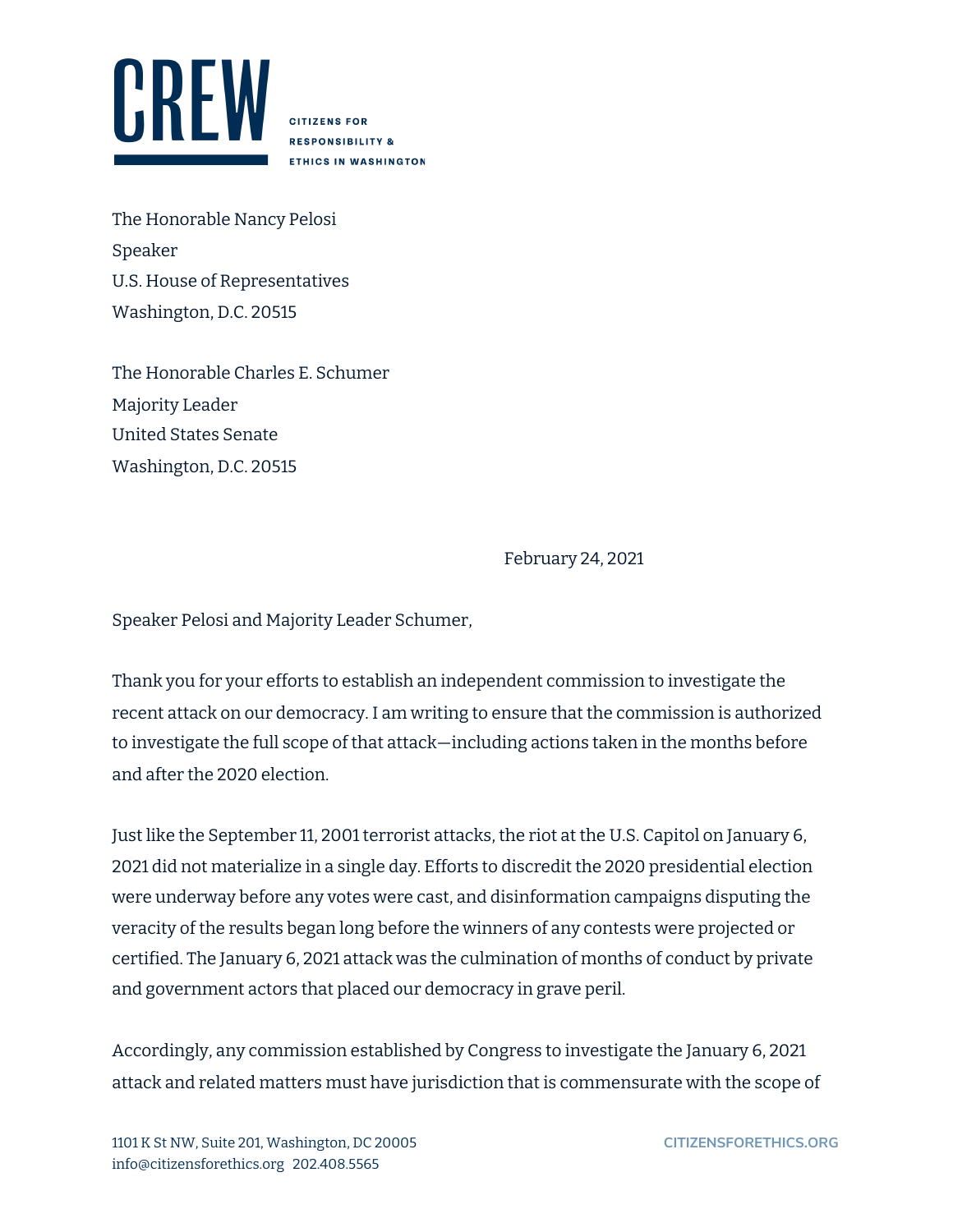the attack that our democracy faced. The January 6, 2021 riot was not simply a national security failure. It was the product of broader effort by a violent minority to dispute and attempt to overturn the results of a free and fair election.

For that reason, the commission you seek to create should be empowered to investigate and present findings regarding:

- Gaps in intelligence and physical and informational security at the U.S. Capitol;
- Delays in reacting to the security crisis at the U.S. Capitol on January 6, 2021, including the timing and reasons for the delay in providing requested assistance;
- The systemic failure to identify and respond to security threats posed by extremist and white nationalist groups;
- The systemic failure to identify and respond to security threats posed by the political supporters of an incumbent president;
- The absence of Senate-confirmed leadership at federal departments and agencies in the months preceding January 6, 2021;
- The role, if any, of political appointees or other individuals installed at federal departments and agencies in planning or facilitating the insurrection in the months preceding January 6, 2021;
- The nature and extent of any planning or coordination of the insurrection on January 6, 2021—including between white nationalist and extremist groups, public officials, and/or organizers of the January 6, 2021 "stop the steal" rally;
- The use of disinformation and conspiracy theories to cultivate distrust in election procedures and results both before and after the election;
- The role of social media and anonymous political spending in the spread of disinformation and conspiracy theories;
- The roles of federal officials<sup>1</sup> in spreading disinformation about the 2020 presidential election, planning "stop the steal" and related rallies, aiding or abetting the attack on the United States Capitol, or attempting to set aside the results of the presidential election in several states;

<sup>&</sup>lt;sup>1</sup> The term "federal official" means any individual who holds an elected, appointed, or other office in the executive or legislative branch of the United States.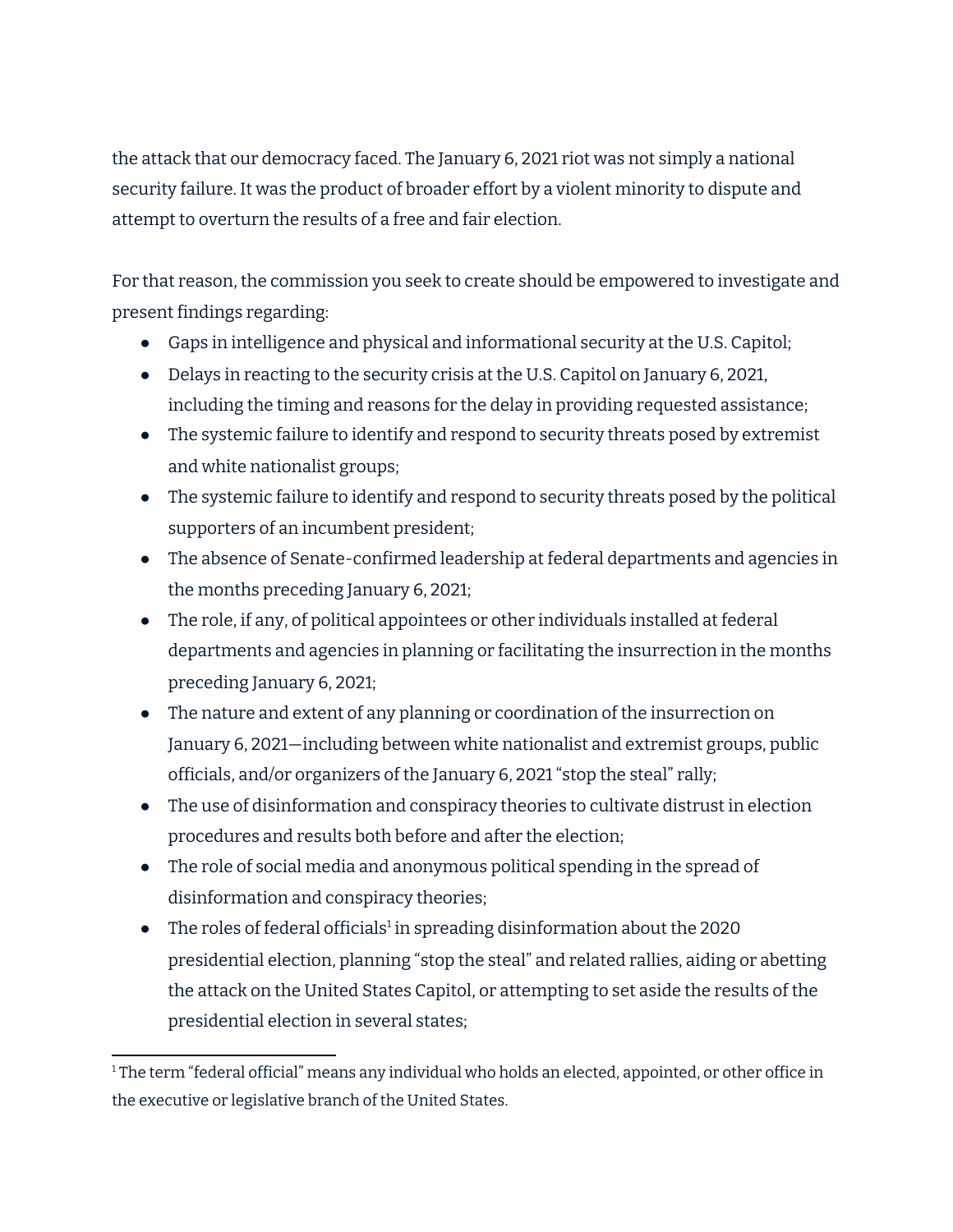- Efforts by federal officials to pressure state election officials to invalidate the votes cast by thousands of Americans;
- The resurgence of white nationalism and other hate groups and the public embrace of those groups by federal officials;
- The role of efforts to prevent Americans from voting and to spread disinformation about legal voting options in numerous states, including actions taken by the postmaster general to imperil the right of Americans in many states to vote by mail; and
- Efforts by federal officials to undermine the rule of law, by among other things, misusing the pardon power, attacking the independence and integrity of law enforcement agencies, and other actions that had the effect of signaling that certain individuals would not face consequences for criminal misconduct.

No stone should go unturned—especially not the role of any official action or actor in precipitating this attack on our democracy. The 9/11 Commission was specifically entrusted to investigate "any relevant legislation, Executive order, regulation, plan, policy, practice, or procedure" relevant to the September 11 terrorist attacks. <sup>2</sup> A January 6 Commission should be entrusted to apply the same scrutiny to the official and unofficial actions of all federal policymakers in the executive and legislative branches in the months leading up to January 6, 2021. As with the 9/11 Commission, the January 6 Commission should endeavor to make recommendations that will help prevent the recurrence of this type of attack, which demands a thorough examination of all of the causes of the insurrection.

Truth and accountability are not competing objectives. Both are essential to the future of our democracy. The commission's work is no replacement for the criminal investigations that, where merited, should be pursued against those who participated in or organized the riot and those who conspired to overturn the election. By the same token, the work being done by the Department of Justice and other law enforcement agencies to hold individuals

<sup>2</sup> Pub. L. 107–306, title VI, § 604(a)(2), Nov. 27, 2002, 116 Stat. 2408, as amended by Pub. L. 108–207, § 1, Mar. 16, 2004, 118 Stat. 556.